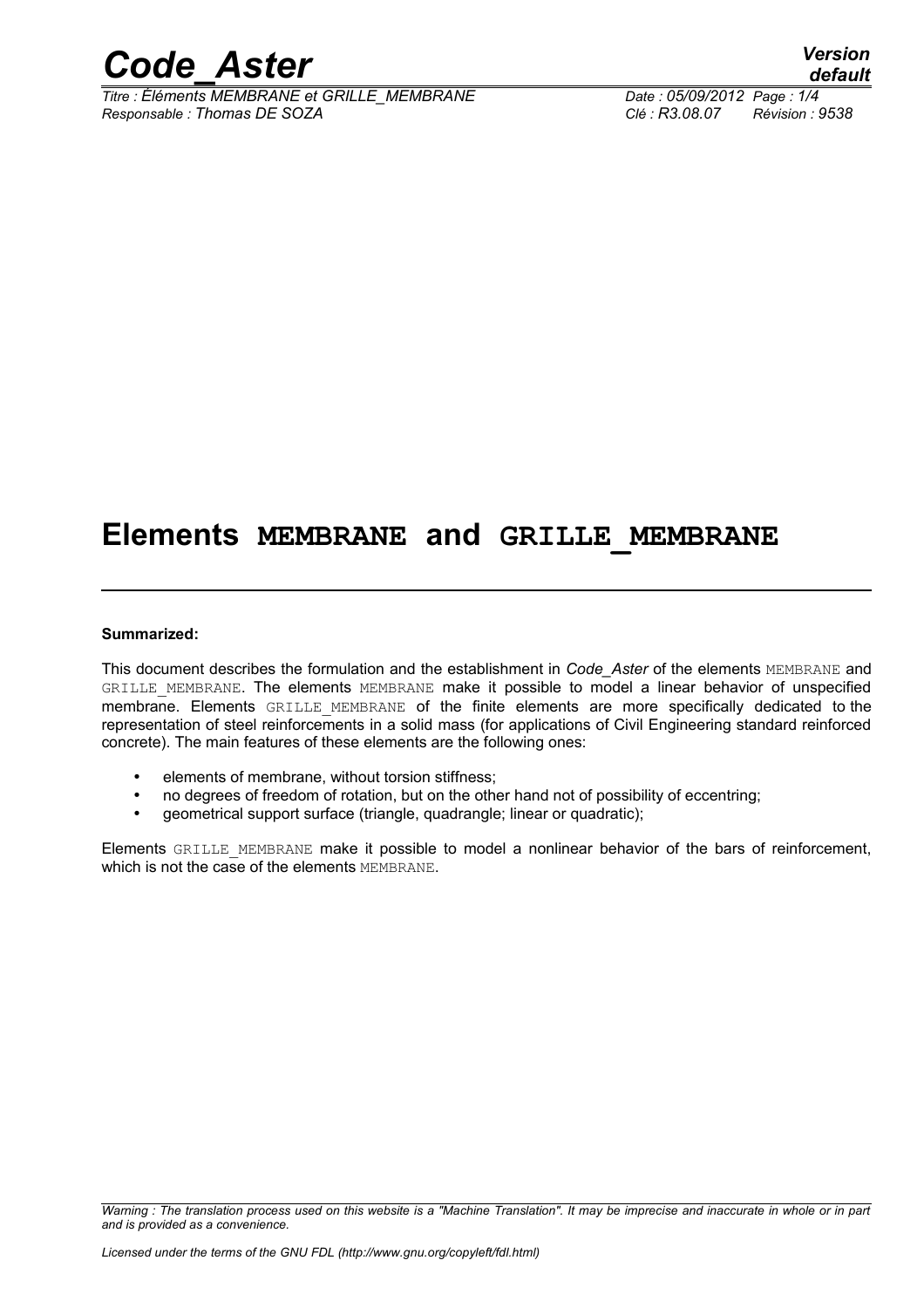# *Code\_Aster Version*

*Titre : Éléments MEMBRANE et GRILLE\_MEMBRANE Date : 05/09/2012 Page : 2/4 Responsable : Thomas DE SOZA Clé : R3.08.07 Révision : 9538*

#### **1 Introduction**

The modelization MEMBRANE makes it possible to represent the structural mechanics behavior of a possibly anisotropic membrane. Let us specify that it is currently restricted with linear behaviors. It makes it possible to model structural elements whose flexural rigidity is negligible.

Elements GRILLE\_MEMBRANE make it possible to represent the possibly nonlinear behavior of bars of reinforcement in a reinforced concrete structure. The principal stress is that the bars of reinforcement must be periodically distributed on a surface, and directed all in the same direction. Let us specify however that bars of cross reinforcements can be modelled by superposition of two modelizations GRILLE MEMBRANE (see further).

The elements of the type GRILLE\_MEMBRANE come to supplement the possibilities of modelization of reinforcement in *Code\_Aster*, in complement of modelization GRILLE\_EXCENTRE. One presents below the differences between modelizations GRILLE\_MEMBRANE and GRILLE\_EXCENTRE.

It is pointed out that modelization GRILLE\_EXCENTRE is based on a kinematics of shell DKT with only one layer in the thickness [R3.07.03]. This base DKT implies the presence of degrees of freedom of rotation to the nodes of elements GRILLE\_EXCENTRE: if it allows the notion of eccentring, it is useless when one does not need eccentring (in this case it weighs down in an useless way the model, because not only the degrees of freedom of rotation lengthen the vector of unknowns, but it is necessary moreover block one considerable number of these degrees of freedom by double multiplier of Lagrange). The modelization GRILLE\_MEMBRANE is a modelization based on a "surface" kinematics, it does not require other degrees of freedom that usual displacements (on the other hand, obviously, this modelization does not make it possible to use the notion of eccentring).

The modelization GRILLE EXCENTRE, based on DKT, requires geometric standards of support of type triangle or linear quadrangle; modelization GRILLE\_MEMBRANE is developed starting from the geometrical supports surface triangle or quadrangle, linear or quadratic.

For the two types of modelization, on the other hand, only a direction of reinforcement is available by finite elements. That makes it possible to model any type of reinforcement to several directions, by superimposing an element by direction; the cost of computation generated by these duplications is weak: no the duplication of the degrees of freedom (thus constant cost of inversion of matrix), duplication of elementary computations (but they remain simple, reduced number in 3D – surface elements against volume elements – and the elementary computations for structures with great numbers of degrees of freedom are of weak cost compared to cost of inversion).

#### **2 Formulation of the elements of MEMBRANE**

For an element of membrane, strain energy can be put in the form:

$$
\Phi = \frac{1}{2} \int \boldsymbol{\sigma} : \boldsymbol{\varepsilon} \, ds
$$

with  $\sigma$  the membrane stress and  $\varepsilon$  the membrane strain.

The only difficulty is to obtain a statement of the type  $\varepsilon = BU$  *nodal*.

For that, a little differential geometry should be used. One leaves the form of the derivative contravariante:

$$
\nabla u = \frac{\partial u^i}{\partial \xi_j} = u^i|_{j} a_i \otimes a^j = u^i|_{j} g^{jk} a_i \otimes a_k
$$

*Warning : The translation process used on this website is a "Machine Translation". It may be imprecise and inaccurate in whole or in part and is provided as a convenience.*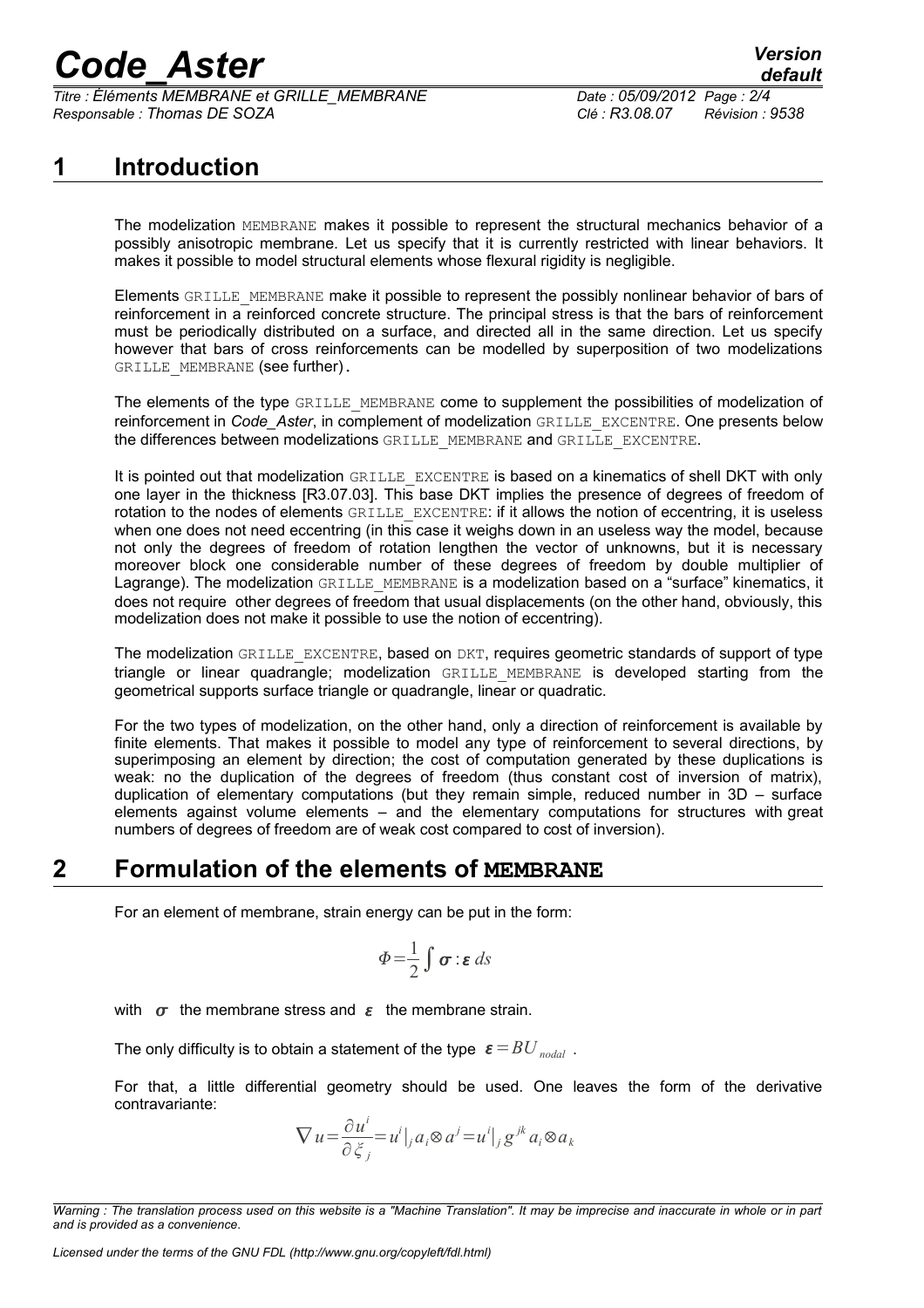## *Code\_Aster Version*

*Titre : Éléments MEMBRANE et GRILLE\_MEMBRANE Date : 05/09/2012 Page : 3/4 Responsable : Thomas DE SOZA Clé : R3.08.07 Révision : 9538*

*default*

with 
$$
[\xi_j]
$$
 an acceptable parameter setting of surface and  $a_i = \frac{\partial x}{\partial \xi_i}$ .

by noting *a* the natural base (nonorthogonal, only the 3rd vector, normal on the surface, is normalized) plane of reinforcement and *g* metric the contravariante associated with this base (cf [R3.07.04] .pour more details).

One then defines the direction of reinforcement by the vector normalized  $e_1$  (which one supplements, for the facility of the talk in an orthonormal base  $|e_i|$  ) and one calls R the operator of transition such as  $a_i$ = $R_i^p$   $e_p$  . One notes in Greek the indices taking only the values in  $\, (1,2)$  , and one obtains:

$$
\varepsilon_{\alpha\beta} = (\nabla u)_{\alpha\beta} = \left(\frac{\partial u}{\partial \xi^{j}} \cdot a^{i}\right) R_{i}^{\alpha} R_{k}^{\beta} g^{jk}
$$

By definition of  $\ R \ : \ R_3^1\!\!=\!0\;$  and by definition of  $\ |g \ : \ _{\mathcal{B}}^{13}\!\!=\! g^{23}\!\!=\!0\;$  . One thus obtains:

$$
\varepsilon_{\alpha\beta} = (\nabla u)_{\alpha\beta} = \left(\frac{\partial u}{\partial \xi^{\delta}} \cdot a^{\gamma}\right) R^{\alpha}_{\gamma} R^{\beta}_{\theta} g^{\delta\theta}
$$

If one now notes  $\hat{B}$  the derivative of the shape functions at the Gauss point considered, it comes:

$$
\varepsilon_{\alpha\beta} = R^{\alpha}_{\gamma} R^{\beta}_{\theta} g^{\delta\theta} \hat{B}_{\delta n} (a^{\gamma})_{i} U_{in}
$$

from where formulates *B* sought.

$$
B_{in} = R^{\alpha}_{\gamma} R^{\beta}_{\theta} g^{\delta \theta} \hat{B}_{\delta n} (a^{\gamma})_i
$$

From *B*, one then has all the classical statements of the strain, the nodal forces and the tangent matrix which are written:

$$
\varepsilon = BU
$$
  
\n
$$
F = \int B^T \sigma
$$
  
\n
$$
K = \int B^T \frac{\partial \sigma}{\partial \varepsilon} B
$$

#### **3 Formulation of the elements of GRILLE\_MEMBRANE**

For a three-dimensions function of uniaxial reinforcement, strain energy can put itself in the form:

$$
\Phi = \frac{1}{2} \int S \sigma \, \varepsilon \, ds
$$

with *S* the section of reinforcement per unit of length,  $\sigma$  the stress (scalar) and  $\varepsilon$  strain (scalar).

One seeks to obtain a statement of the type  $\varepsilon = BU$  *nodal*.

By taking again the approach of the preceding section, one shows this time that:

$$
\varepsilon = (\nabla u)_{11} = \left(\frac{\partial u}{\partial \xi^{\beta}} \cdot a^{\alpha}\right) R_{\alpha}^{1} R_{\gamma}^{1} g^{\beta \gamma}
$$

*Warning : The translation process used on this website is a "Machine Translation". It may be imprecise and inaccurate in whole or in part and is provided as a convenience.*